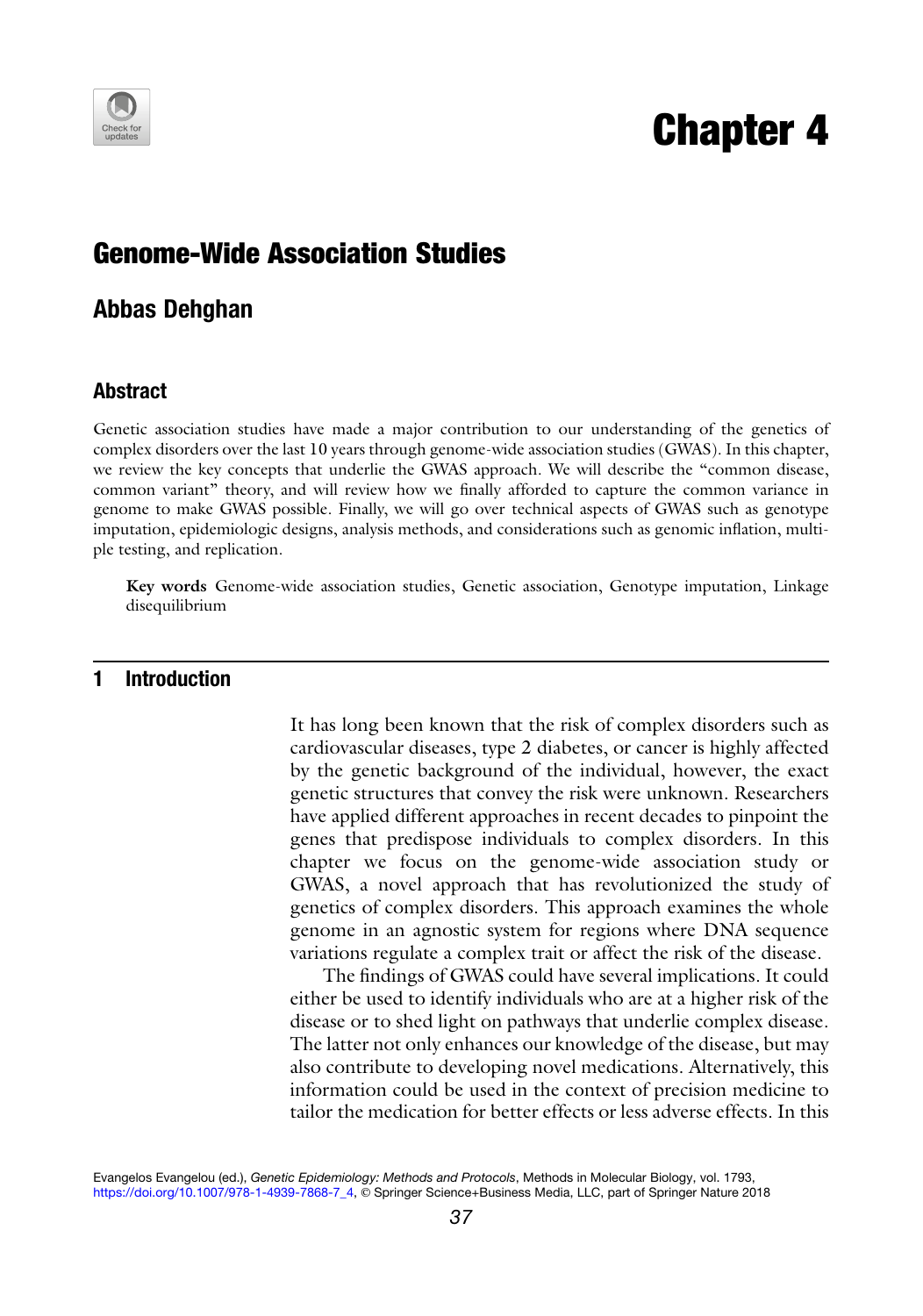chapter, we will briefly review the technology, study design, and analytical methods that are used in GWAS.

#### 2 Genetic Association Versus Linkage Study

- **2.1 Genetic Variants** The genome or the totality of the genetic material of a cell varies from individual to individual. The variations could be existence of an excess piece of DNA (insertion), missing pieces (delete), or single nucleotide mutations  $[1]$  $[1]$ . When mutations are present in more than 1% of the population, they are called single nucleotide polymorphism or SNP. However, in recent years, mutations are referred to as rare or low-frequency SNPs in the literature. Given their simplicity, abundance, and dispersion across the whole genome, SNPs were the first and yet are the most common type of variation that is studied in GWAS. Insertion and deletions (Indel)s are also studied in recent GWAS next to SNPs.
- 2.2 Common or Rare Variants Variants have different frequencies. Some are present in a small proportion of the population and some others are very common. There are also private variants that are only identified in one individual. So far millions of variants are discovered in humans and sequencing further individuals will discover more novel variants. The novel variants, of course, are likely to be rare variants in general population. However, any rare or low-frequency variant may be common in a specific ethnic group or an isolated population.

The frequency of the variants is commonly expressed by minor allele frequency (MAF). The fraction indicates the abundance of the less common variant in the pool of alleles in the reference population. For instance, a MAF of 0.3 means that 30% of the alleles carried by the populations are the one that is less common in the reference population. The frequencies could be different in study population than the reference population. As a result, MAF in a sample may sometimes exceed 0.5.

2.3 Common Disease Common Variant Hypothesis Common disease, common variant hypothesis, is one of the foundations of GWAS. This hypothesis states that common disorders are likely to be influenced by common genetic variants. On one hand, given that common diseases occur in a large proportion of the population, the causal genes could not be rare. On the other hand, the causal variants should, in comparison with rare variants, have a small effect. Otherwise, nearly all who have inherited the deleterious variants should develop the disease which is in contrast to the multifactorial nature of the complex diseases. For instance, a single high penetrance variant with a MAF of 0.30 should lead to a disease that happens in nearly 30% of the population. Therefore, common variants by definition cannot have high penetrance. However, genetic studies have shown that complex disorders such as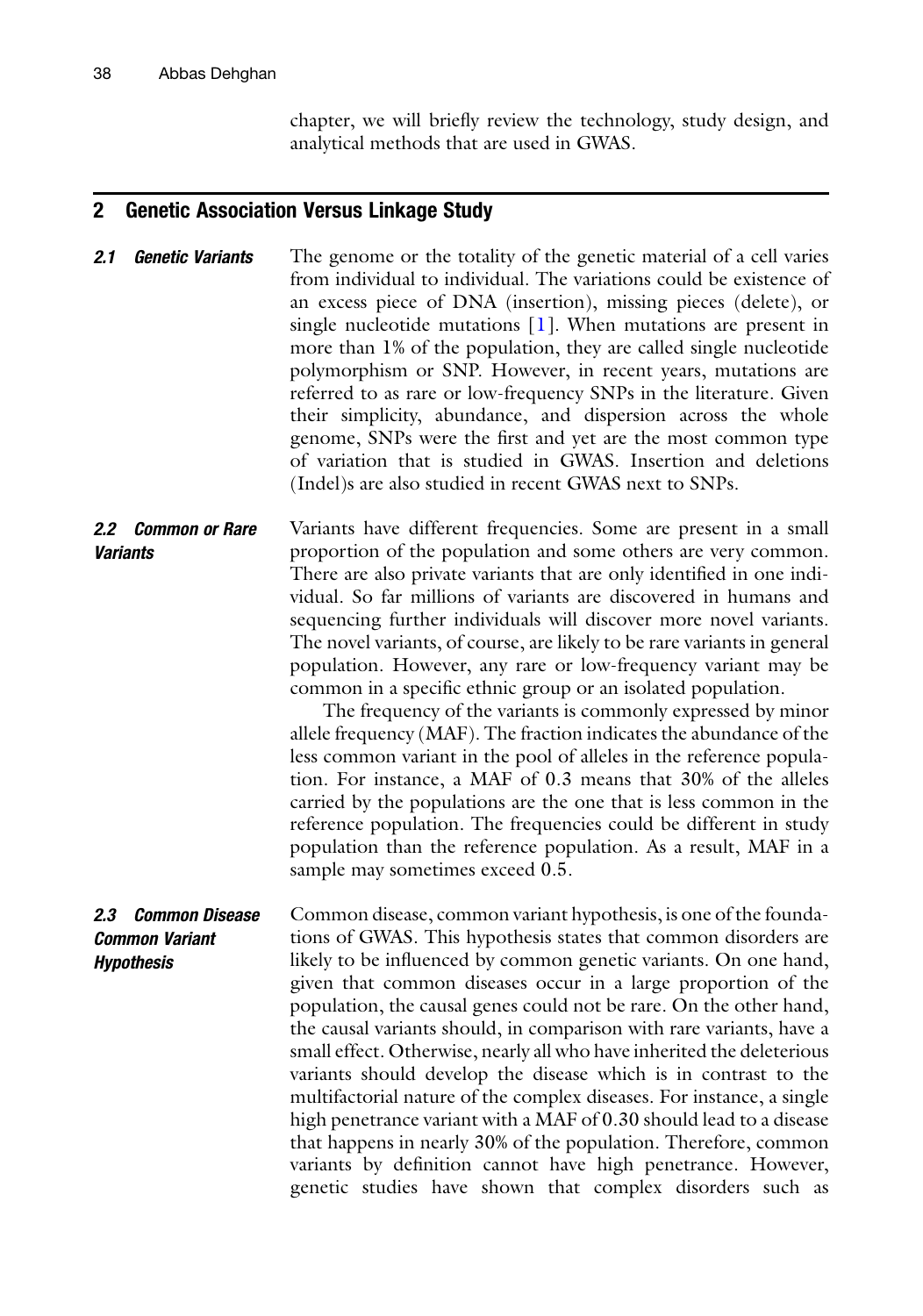cardiovascular diseases and cancer are highly heritable. The conclusion is that common diseases are caused by multiple genetic variants.

In recent decade GWAS has tested the common disease, common variant hypothesis for a wide range of traits and diseases [[2\]](#page-11-1). Although the variants that are identified are continuously increasing, the small effect of genetic variants has led to small percentage of variance explained by these variants. This supports the common disease common variant hypothesis, although this does not exclude the role of rare variants in developing common diseases next to common variants.

2.4 Genome-Wide Approaches for Monogenic and Complex **Disorders** Genome-wide search for genetic risk factors has been done in two methods: genome-wide linkage study (GWLS) and GWAS. GWLS looks for physical segments of the genome that is linked to a given trait or disease. It compares the inheritance of traits or diseases with inheritance of DNA segments in a pedigree. GWLS was applied successfully to identify rare genetic variants that contribute to monogenic disorders or highly penetrant traits. It was also applied to multifactorial traits and diseases to map their regulating locus. Nevertheless, it had limited success when it was applied to common disorders like coronary artery disease, asthma, diabetes, or psychiatric disorders. Therefore, it was concluded that the genetic architecture of common disorders is different from rare disorders and will require different investigation approaches [[3\]](#page-11-2).

GWAS, however, is based on use of a large number of SNPs or other markers that are genotyped in known linkage regions and is studied in unrelated individuals. Compared to GWLS, GWAS have several advantages. First, it has a better genetic resolution. The resolution is in centimorgan range for GWLS and in kilobases for GWAS. Therefore, GWAS pinpoints the causal gene in a better way. In fact, the most significant SNP in GWAS is either the causal variant or is located in its vicinity. GWLS, however, highlights a large region that may include up to hundreds of genes. GLWS are also difficult to be used for late-onset diseases. A researcher should find family pedigrees including a couple of generations. However, GWAS could be applied to general populations with different age distributions. Finally, GWLS is the most efficient when one gene is inherited in a family but when it comes to multiple genes in general population, GWAS provide a better statistical power [[4\]](#page-11-3).

In conclusion, the most efficient approach to study genetics of a trait or disorder depends on the magnitude of effect and allele frequency of the variants that will be used. The variants with large effects are not likely to be common. Common variants with small effect are the ones that are targeted by GWAS and rare variants with large effect are best studied by GWLS. Rare variants with small effects are a real challenge to study and are not investigated much in recent years. Sequencing in large sample sizes may be an approach for this type of genetic effects.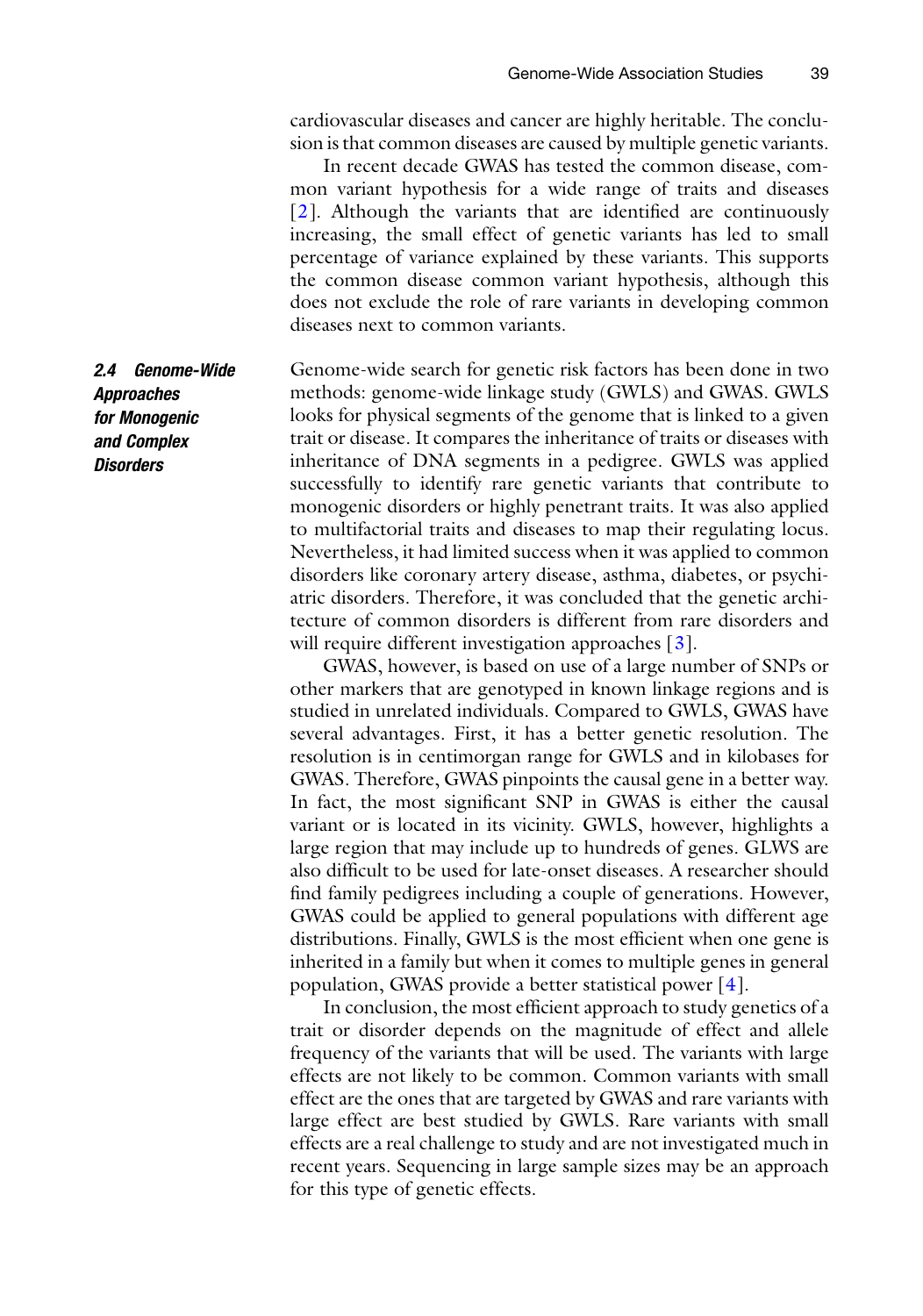#### 3 Capturing the Common Variation in Genome

3.1 Linkage Disequilibrium Genetic variants that are located on a chromosome are inherited together. However, this tie is broken apart through generations by genetic recombination. Genetic recombination involves the pairing of homologous chromosomes during meiosis. In a population with random mating, recombination events decrease the correlation between genetic variants and eventually all alleles in the population become independent. When two variants are inherited independent of each other, they are called "in linkage equilibrium." Likewise, the correlation that may remain between two variants is referred to as "linkage disequilibrium" or LD. LD describes the degree to which a genetic variant is inherited together with another genetic variant in a population over time. LD between two genetic variants could be different from one population to another depending on the distance from the founder population, and mating patterns. For instance, the genome of African and African-descent populations, due to being the oldest human population, have gone through more recombination events and therefore include smaller correlated regions compared to other ethnic groups such as Caucasians or Asians.

> The level of linkage disequilibrium between two genes is measured by various indices [\[5](#page-11-4)]. The coefficient of linkage disequilibrium  $(D)$  is defined as

$$
D=P_{AB}-(P_A\times P_B)
$$

where  $P_A$  and  $P_B$  are the allele frequency at two loci and PAB is the frequency of A and B occurring together (AB haplotype). D is a difficult coefficient to interpret since its range of possible values depends on the frequencies of the two alleles. As an alternative,  $D^{'}$  is defined as D divided by the maximum difference between the observed and expected allele frequencies ( $D = D/D_{\text{min}}$ ). D' varies between  $-1$  and  $1 \cdot A D'$  of  $1$  or  $-1$  means that there is no evidence for recombination between the markers. If allele frequencies are the same, the two variants give the same information and could be used as surrogates for each other. A  $D^{'}$  of 0 indicates that the two variants are inherited independent of each other (in perfect equilibrium).

An alternative to  $D^{'}$  is the correlation coefficient  $(r^2)$  that is expressed as

$$
r^2 = \int \sqrt{r_A^{(1-P_A)P_B(1-P_B)}}
$$

Correlation coefficient or  $r^2$  is between 0 and 1. Higher values indicate that the genetic variants are highly correlated and in essence include the same genetic variance. The implication of a high LD for genetic studies is that genotyping and study of only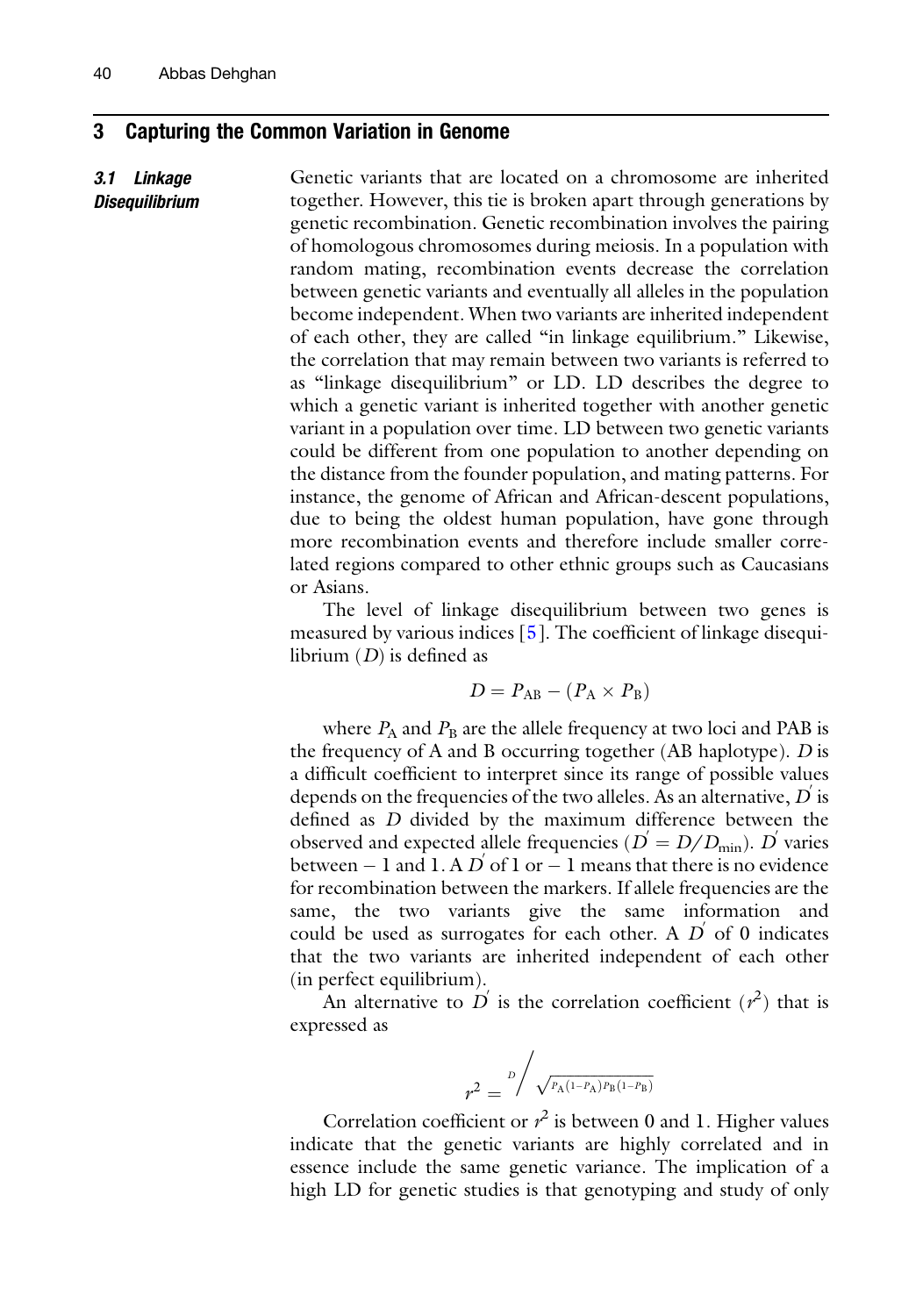one of the variants may be enough and the second variant includes redundant information.

Given that LD is usually high between close by variants in a region, the genome could be broken down into pieces with high LD. These pieces are called LD blocks. By use of this concept, one can study a limited number of variants and yet capture the whole genetic variation of the genome. The short listed genetic variants that are used in such an approach are called "tagging" variants.

3.2 Human HapMap Project In order to achieve a shortlist of SNPs that could represent the whole genome, we needed a comprehensive set of information on the LD pattern of the genome. The HapMap international Project was an effort to draw the inheritance pattern of LD blocks in different ethnic groups and to interrogate the common variation in human genome [[6\]](#page-11-5). The project conducted whole genome sequencing techniques to identify common SNPs and characterize their LD pattern. It was done primarily in a number of European descent populations, the Yoruba population of African origin, Han Chinese individuals from Beijing, and Japanese individuals from Tokyo. The data from the HapMap project indicated that more than 80% of the common variation in human genome could be captured by studying approximately 500,000–1,000,000 SNPs across the genome. The first wave of the GWAS were based on nearly 2,500,000 SNPs that were introduced by the HapMap project. Later, other sequencing projects such as the 1000 Genomes project or local sequencing efforts were used as a backbone for GWAS.

> Although the HapMap project played a crucial role in making GWAS possible, its data browser is not available since June 2016. This is mainly due to the fact that more recent projects such as the 1000 Genomes project are becoming the standard for research in population genetics and genomics.

GWAS were aiming to look up the whole genome for variants that modify the physiology of human body and regulate a trait or affect the risk of a disease. To this end, one should take a challenging and exhaustive effort of studying all genetic variants across the genome. However, the shortlist of SNPs provided by projects such as Hap-Map allowed us to study the association of such biologically functional variants even if the variant was not present in the shortlist. The LD between the HapMap chosen SNP and the functional variant allowed indirect examination of the association between the variant and the trait or disease of interest [\[7](#page-11-6)]. Although this approach increases the coverage of the genome, one should be careful when it comes to interpreting the results of a GWAS. The identified SNPs in GWAS are in most cases not the main functional variant that regulates the trait or causes the disease. It is in fact a tagging SNP that is in high LD with the functional variant in the region.

#### 3.3 Aiming for Indirect **Associations**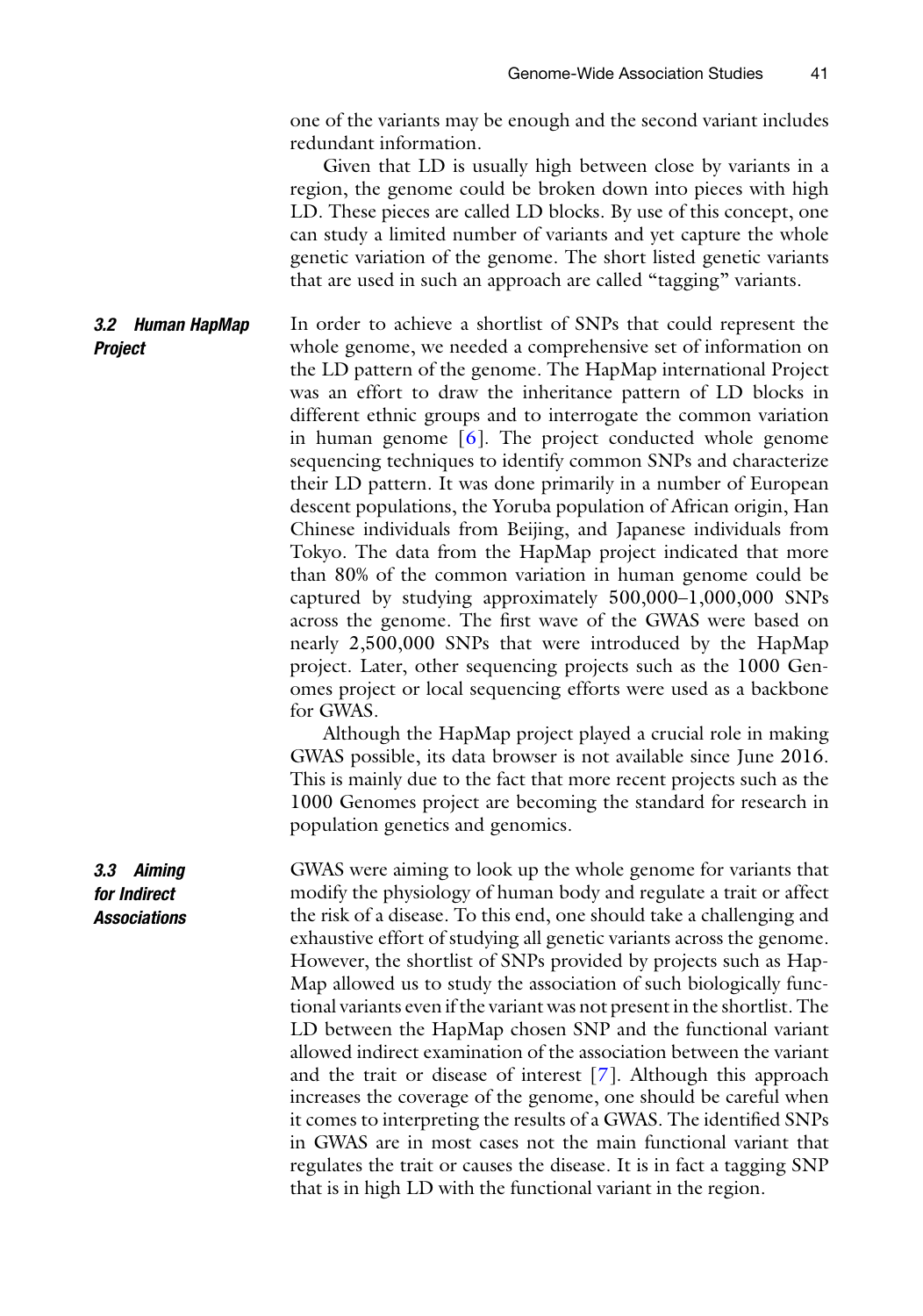### 4 How Did We Afford to Cover the Whole Genome?

4.1 Genotyping **Technologies** Although the HapMap project introduced a short list of few hundred thousand SNPs to cover the common variance of the genome, genotyping so many SNPs with low-throughput methods that was available in 1990s was a real challenge. In fact, the availability of microarray technology for high-throughput genotyping with a reasonable pricing gave birth to GWAS. Most of genotyping arrays are manufactured by two companies, Illumina (San Diego, CA) and Affymetrix (Santa Clara, CA). Illumina and Affymetrix use two different platforms. The first generations of these arrays were mainly designed for European descent populations. Therefore, their coverage of the common variation was better in Caucasians than in Asians or African descent populations [[8\]](#page-11-7).

**4.2 Imputations** When genome-wide association studies became a possibility, it was soon clear that the sample sizes that are available at every center are not large enough to address the small effects of common variants for complex disorders and traits. Therefore, studies started to form consortia to combine their data in meta-analyses. One major challenge, however, was the differences between platforms. This meant that every study had a different set of SNPs and the overlapping SNPs were limited. It was known, however, that once the LD patterns are clear, the alleles for untyped variants could be estimated based on genotyped variants. This process was named genotype imputation since it estimates the missing variants that are not genotyped by the genotyping array. In early days, HapMap was the only reference panel that was available and the data imputed based on this reference panel gave birth to the first wave of GWAS. HapMap included nearly 2,500,000 SNPs and this set were the list of SNPs that all studies imputed their data. A few years later, the 1000 Genomes project provided an alternative imputation platform including a much larger set of SNPs as well as Indels [\[9](#page-11-0)]. Recently, the Haplotype Reference Consortium (HRC) has collected a large reference panel of human haplotypes by combining sequencing data from various populations. The HRC reference panels include a comprehensive bank of genetic variants and their haplotypes which not only increases the number of variants that could be imputed but also adds to the accuracy of the genotype imputation (especially for low-frequency variants)  $[10]$  $[10]$  $[10]$ .

> Genotype imputation is based on information provided by haplotypes. In the first step, the variants are linked together based on the most common haplotypes (phasing). Second, the haplotypes are compared to the reference panel. The haplotypes available at the reference panel are normally denser and include more variants compared to the genotyped data. The missing variants in the study population are filled out using the data from the reference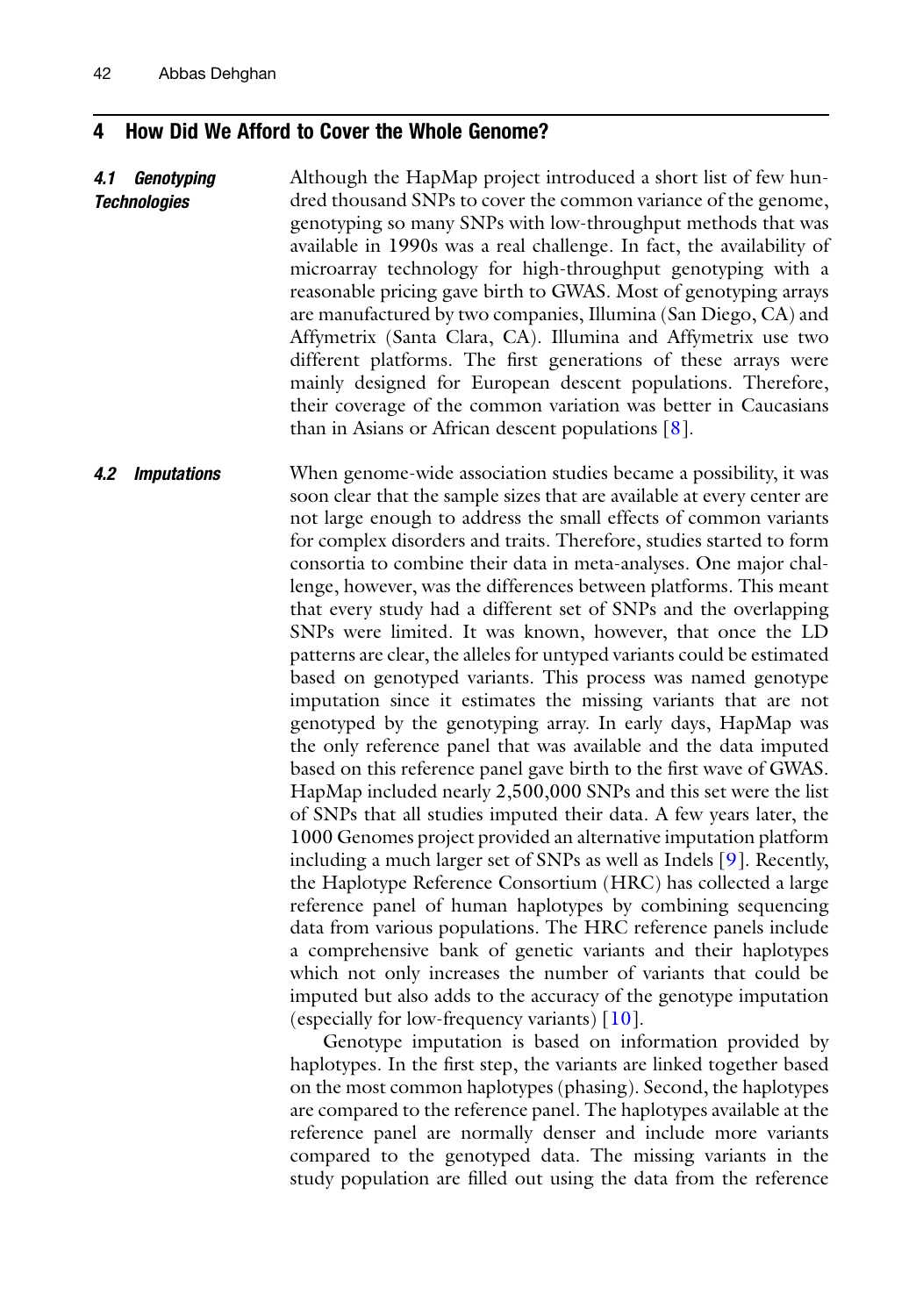panel. In many instances, however, several haplotypes from the reference panel matches the data set. Several solutions could be applied in such instances. A simple method is to use the most likely allele. Such data is called "best guess" imputed data and is expressed as discrete numbers as 0, 1, or 2 (number of the coded alleles). An alternative is to form the data as a combination of the number of alleles and their probabilities, thus take the uncertainty into account. This data is expressed on a continuous scale from 0 to 2 and called "dosage data."

Every population should primarily be imputed using a reference panel with a similar ethnic background. However, a cosmopolitan reference panel that includes haplotypes from various ethnic groups may also improve the imputation quality since every individual may carry small haplotypes from a far ancestor from a different ethnic group.

#### 5 Epidemiologic Design of GWAS

GWAS could be done in different epidemiologic designs depending on the characteristics of the phenotype and data. Phenotypes could either be quantitative (e.g., height) or categorical (often dichotomous, e.g., diseased/healthy). Quantitative traits could also be broken down into categorical variables (e.g., recoding BMI into normal weight, overweight, and obese), however, this is not recommended from a statistical perspective since information is lost due to the categorization and statistical power is reduced. Quantitative traits could be studied in a cross-sectional design. Given that genetic data is constant over time. It is yet acceptable if DNA samples were collected in a different round of the study than phenotype measurement. Nevertheless, the potential effect of survival between the two rounds on the results, if relevant, should not be overlooked. Binary outcomes are commonly studied in a casecontrol design. Such designs are popular since they allow the investigator to collect a large number of diseased cases from disease registries, hospital admissions, or large epidemiologic studies. A relevant set of individuals are used as controls. Such designs, however, mostly rely on cross-sectional identification of the diseased cases which are called "prevalent cases." The downside of using prevalent cases is that they do not represent all those who have developed the disease in a population. For instance, prevalent cases of coronary artery disease do not include cases of sudden cardiac death or under represent those who have passed away shortly after MI due to arrhythmias. If the survival after the disease is affected by genetic factors, a GWAS on prevalent cases could be misleading. In such an instance, the alleles that are associated with a better survival after disease could be mistakenly picked up as risk allele for the disease since they are enriched in prevalent cases. This is known as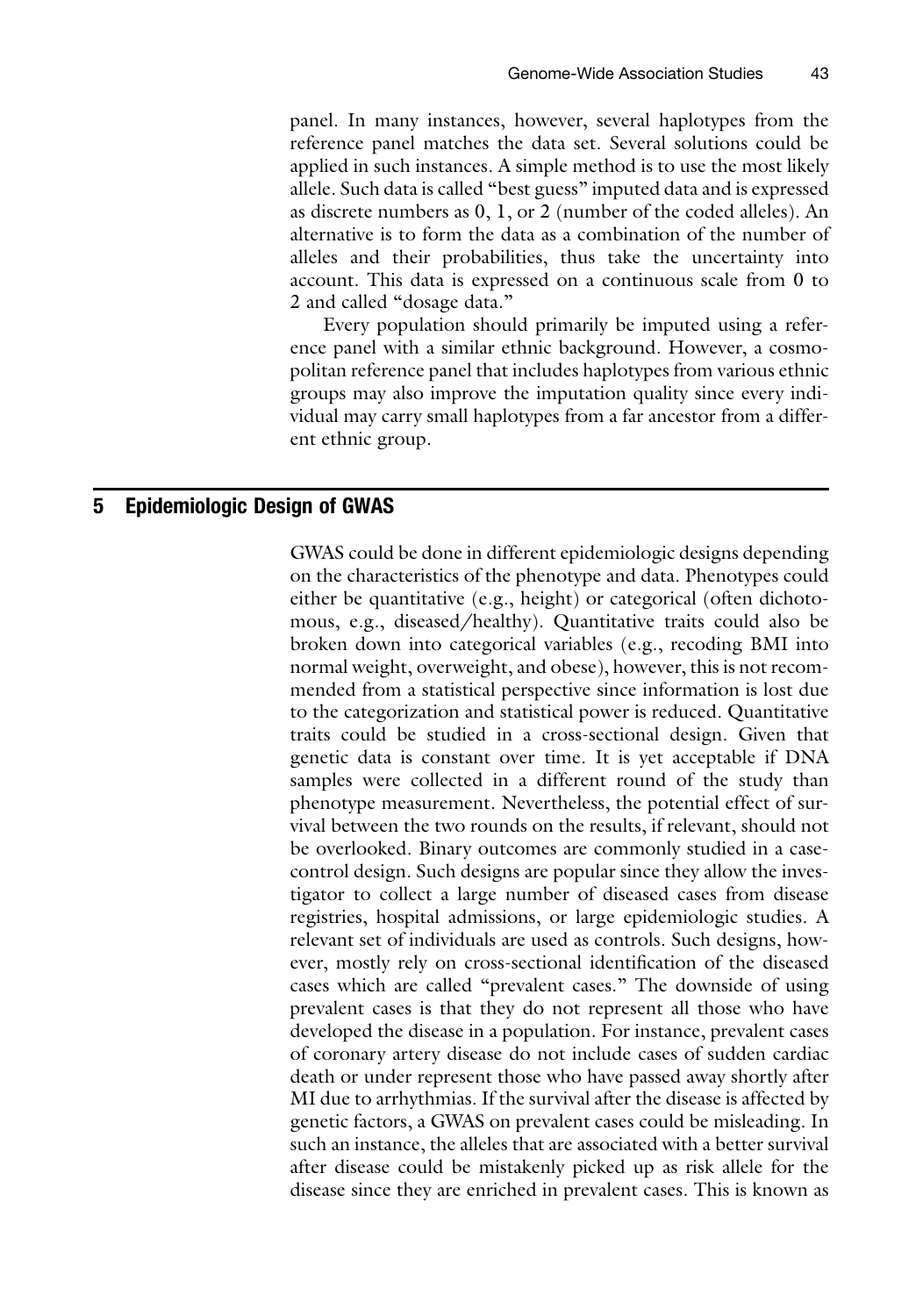Neyman's bias or incidence-prevalence bias [[11\]](#page-11-8). To avoid this bias, a prospective setting suits the study best to ensure that a representative set of cases are included in the study.

#### 6 Statistical Analysis of GWAS

**6.1 Genetic Model** One of the first assumptions that should be made for a GWAS is the genetic inheritance model. Single variants could affect the phenotype or disease in an additive, recessive/dominant, or multiplicative model. The additive model assumes that there is a linear uniform increase in the risk by adding further copies of the risk allele. In GWAS the additive model is most commonly used model since the exact inheritance model is not known the variants and additive model has reasonable power to detect variants that have additive or dominant effect [\[12](#page-11-9)]. The power of this approach, however, is limited if the inheritance model is recessive. Moreover, applying an additive model does not allow identifying the underlying genetic model. Some GWAS examine the best inheritance model fit of their findings in a secondary analysis. Alternatively, some studies repeat their analysis based on several inheritance models but adjust their significance threshold for the number of tests.

6.2 Univariate Analysis The main analysis in GWAS is normally a regression model. Depending on the nature of the phenotype, a linear, logistic, or Cox regression model is applied. Quantitative phenotypes are commonly analyzed using linear regression models. The genetic variants are the independent factors and the quantitative trait is the dependent variable in the model. Normal distribution is not a strict prerequisite for a linear regression model. However, transformations are used when the phenotype is severely skewed. Although transformation will make the beta estimates difficult to interpret, it helps in avoiding the results to be driven by outliers. Dichotomous phenotypes such as diseases are analyzed either using logistic regression models or if time to event data is provided, a Cox regression model.

> GWAS are mainly done primarily in an age and sex adjusted model. Further adjustment, if applicable, could be done for study site or population substructure. Given that genetic variants are inherited randomly, confounding by environmental risk factors is not a major issue. However, confounding by population substructure should be evaluated and adjusted. Every population may be composed of people with different ancestral backgrounds and therefore allele frequencies could vary across subpopulations. When the phenotype or the risk of disease is different among these subpopulations, the test statistics will be inflated across the genome. To illustrate this inflation QQ-plots are used to plot the distribution of the observed test statistics against the distribution of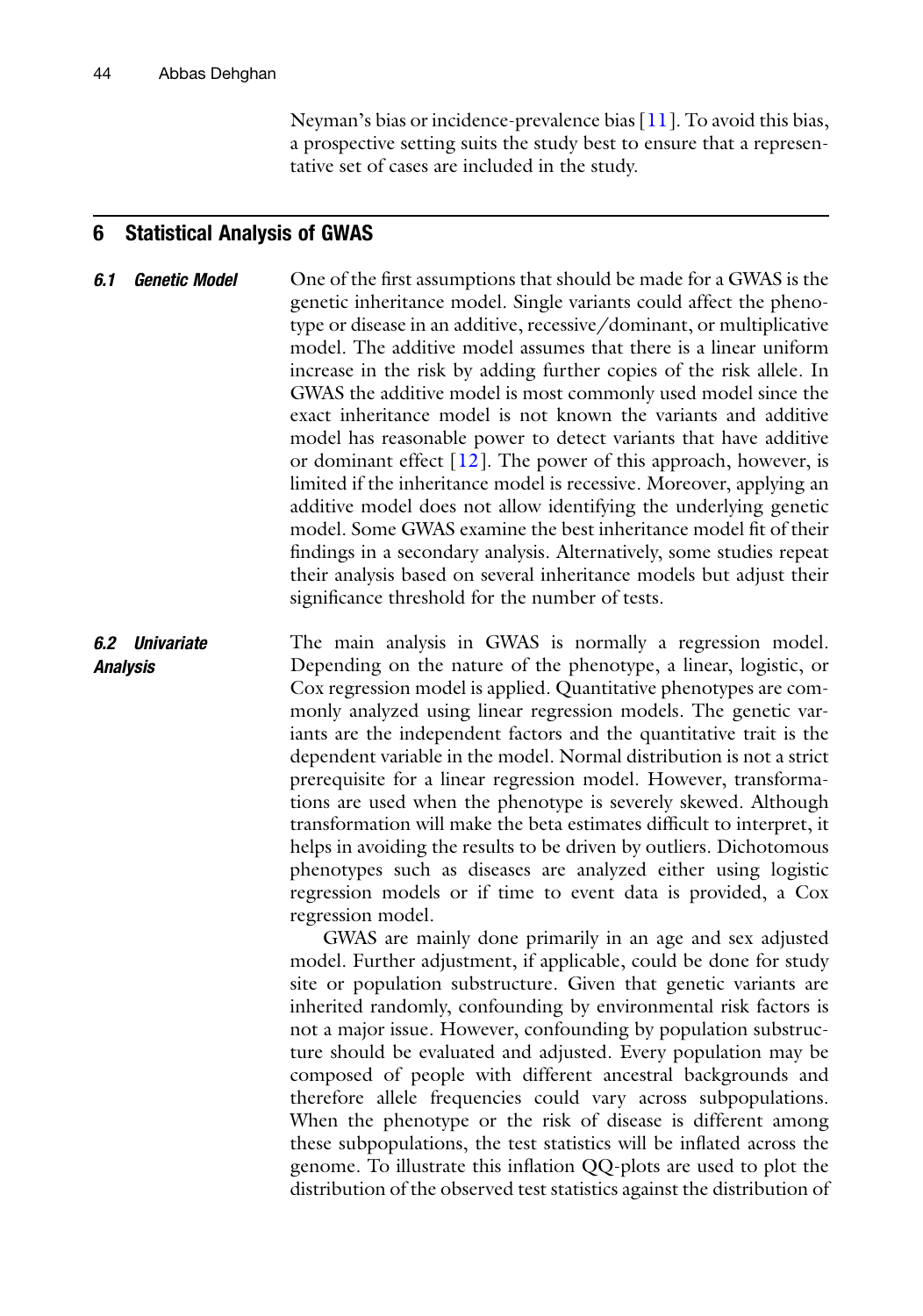the test statistics under a null hypothesis. The deviation of the observed test statistics could be measured and expressed as λ. This index is equal to 1, when there is no genomic inflation. Measures above 1.05 are commonly unacceptable in HapMap imputed data and are dealt with either by adjusting for principle components representing population stratification in the regression model or correcting the test statistics for the genomic inflation.

- 6.3 Multivariate Adjustments Although the findings in an age and sex adjusted model are not likely to be driven by confounding bias, researchers are sometimes interested in examining the effect of adjustment for certain factors mainly, aiming to examine their potential mediatory role. It should be noted that adjustment comes at the cost of higher degrees of freedom and may negatively affect the statistical power.
- **6.4 GWIS** Next to the single variant analysis, researchers are sometimes interested in studying the interaction effect between genetic variants or between the variants and environmental risk factors. Such an analysis for the whole genome is called genome-wide interaction analysis or GWIS. Although valid interaction could be valuable and may have clinical and public health implications, the very small interaction effects have so far hampered the efforts to identify robust interactions. Significant, validated, and robust interactions are very scarce. Applying GWIS to study gene-gene interaction has an extra challenge. Given that every GWAS includes hundreds of thousands of genetic variants, the interaction between all variants will include billions of tests which is computationally exhaustive and statistically underpowered. To prune the list of SNPs some investigators use single variant analysis results and pick up the most significant variants, presumably with an arbitrary significance threshold. However, this approach has the downside of overlooking variants that are purely epistatic, i.e., the effect is only shown in the presence of a certain allele of the other interaction genetic variant. Such associations are likely to be overlooked in single variant analysis. Another approach is to limit the analysis to a specific pathway or make a short list of the variants based on their biological relevance.
- 6.5 Conditional Analysis In GWAS, commonly, every identified locus is represented by the most significant genetic variant in a genomic region. It is assumed that either the other genetic variants are showing a signal due to their correlation with the sentinel variant or the sentinel SNP is capturing the largest amount of variance from the functional variant in the region. In practice, however, there could be multiple causal variants and the variants in the array could capture different fractions of the variance of the causal variant. Therefore, multiple variants could represent different associations that are independent of each other. Identifying independent variants in a region could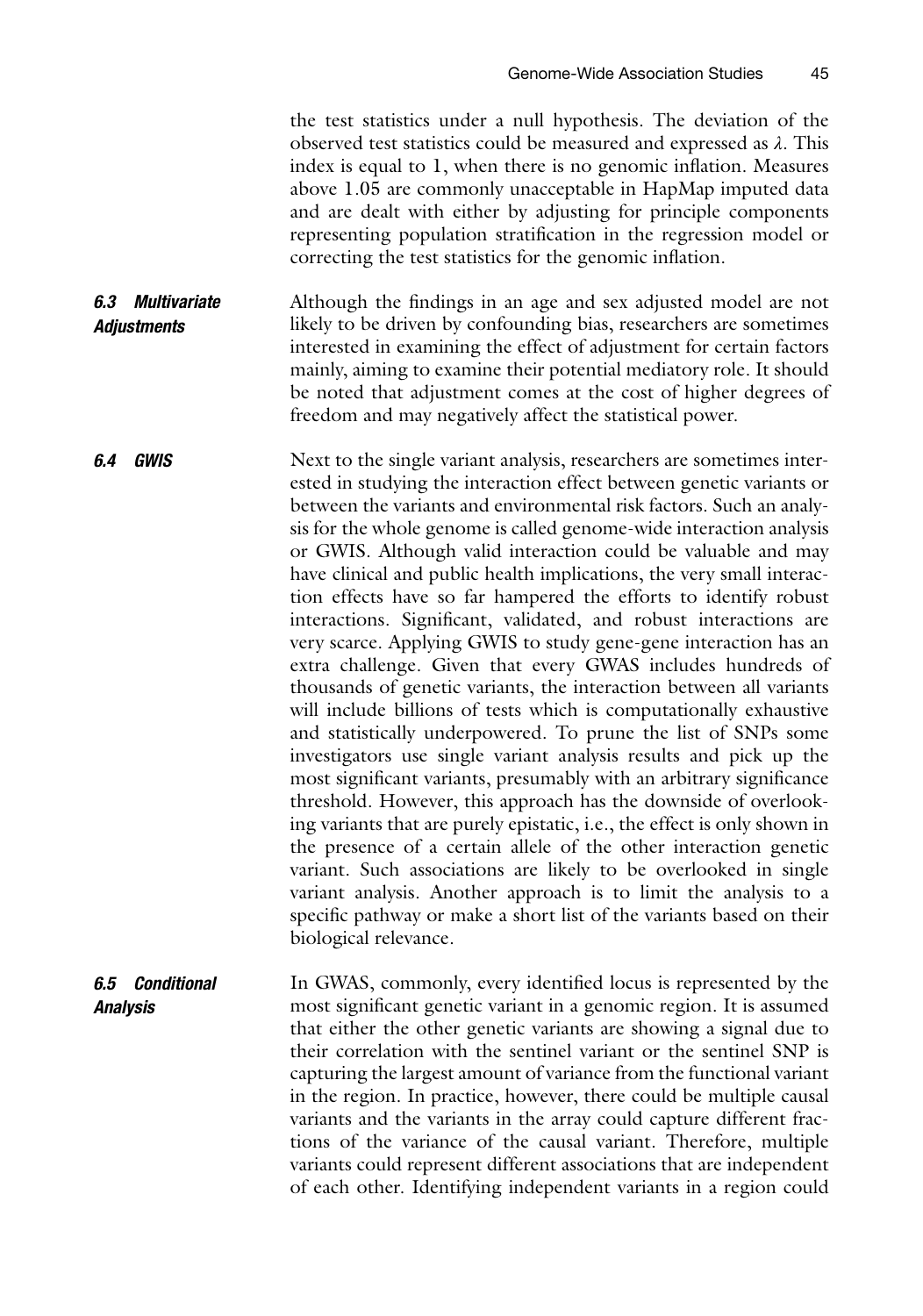help to increase the proportion of variance that could be explained by the genetic variants.

Conditional analysis is the conventional analytical method to identify independent associations in one locus. To this end, the analysis is repeated for all variants in that locus, adjusted for the sentinel SNP. If the statistical power is large enough, further genetic variants could be identified. This procedure should be conducted over and over to identify further independent associations. Although this procedure is straightforward when it is done for a single study, it would be administratively cumbersome and time consuming when a large meta-analysis of summary statistics is done. The researcher needs to contact the participating studies to conduct the analysis, collect the data, run the meta-analysis, and perform the cycle over and over to make sure that no further signals are left. An alternative approach is introduced where summary-level statistical data and a LD reference panel is used to identify multivariant loci. The method is implemented in GCTA statistical soft-ware that is nowadays used for this purpose [\[13,](#page-11-4) [14](#page-11-10)].

**6.6 Multiple Testing** Statistical tests are considered significant in classic epidemiology when the p value is smaller than 0.05. This threshold, however, should be adjusted when the hypothesis is examined using multiple tests since the chances of false positive or spurious findings increase by the number of tests. Therefore, adjustment for multiple testing is very crucial to the validity of the findings. Although conservative approaches toward multiple testing could ensure the validity of the findings, an ultimate approach should not hamper the statistical power of the study to identify genetic variants with small effects.

> The most commonly applied method to deal with multiple testing is the Bonferroni correction where the significance threshold is divided by the number of tests. In GWAS, millions of variants are tested to identify the one that is associated with the phenotype of interest. In a GWAS where 500,000 variants were genotyped, the significance threshold will be  $0.05/500,000 = 1 \times 10^{-7}$ . The HapMap imputed GWAS, however, are commonly using  $5 \times 10^{-8}$  as the genome-wide significant threshold. This threshold is justified based on an assumption that the contemporary arrays include correlated variants and effectively include one million tests [[15\]](#page-11-11). Although GWAS based on extended reference panels such as 1000 Genomes should consider more stringent significance threshold, many of them are yet using  $5 \times 10^{-8}$ .

> An alternative approach to take care of multiple testing is false discovery rate (FDR). The FDR estimates the rate of type I error and enables the investigator to set a threshold where the proportion of false positive results are under a certain limit. In practice it is very common to choose an FDR of 5%. This means that 5% of the associations above this threshold are likely to be false positive (null hypothesis wrongly rejected) [[16](#page-12-0)].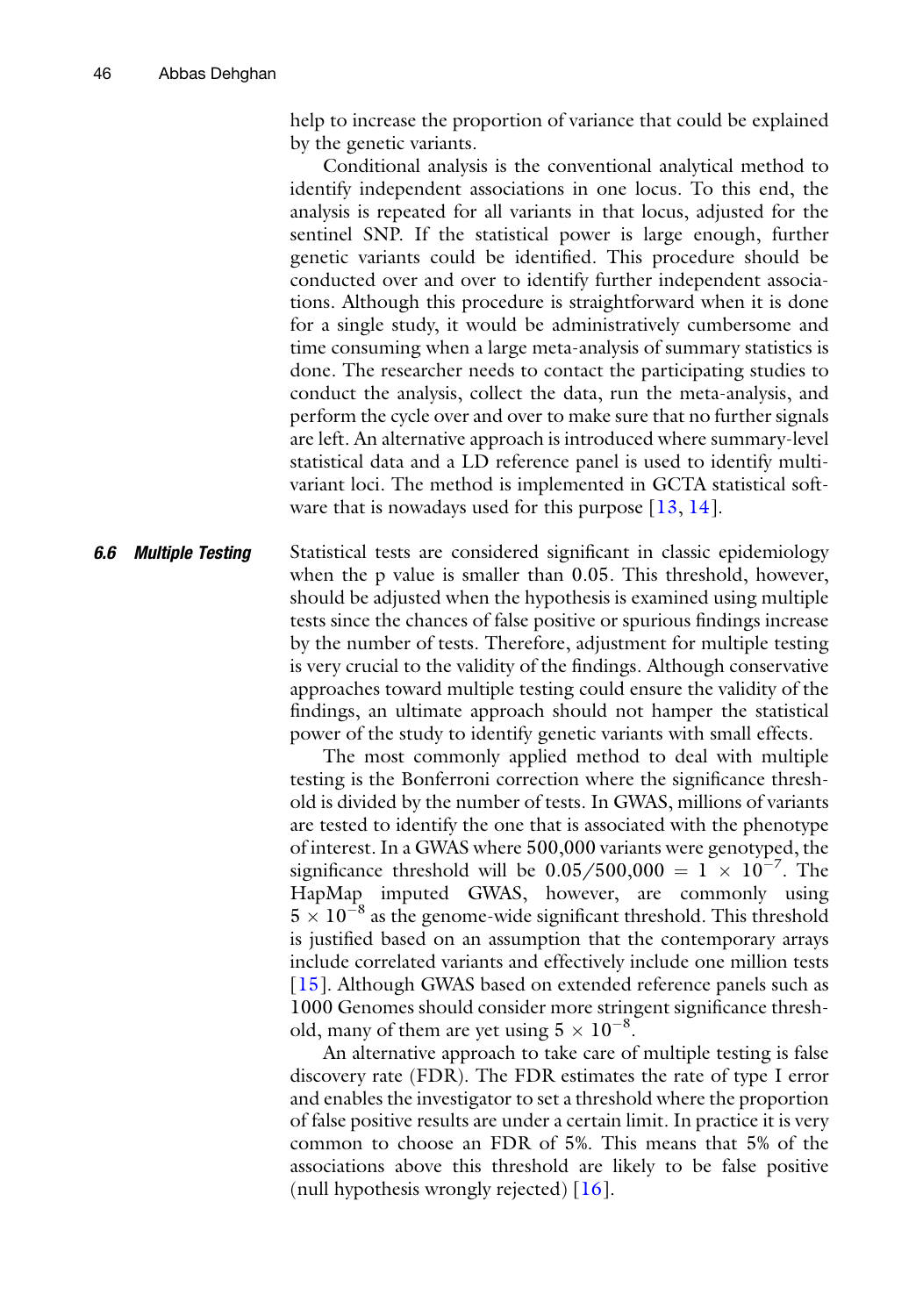A third option is to perform permutation. To this end, the phenotype of interest is shuffled hundreds or thousands of times across the population to produce databases where the genotype and phenotype are distributed similar to the original dataset but they are not associated with each other. The analysis is repeated each time and the test statistics represent an empirical distribution of the test statistics under null hypothesis. The test statistic is compared to the null distribution and significance is deduced. Permutation could be done by several statistical packages including PLINK which is popular in running GWAS [[17\]](#page-12-1).

**6.7 Replication** GWAS are hypothesis free studies that examine the whole genome in an agnostic approach. The function of GWAS could therefore be considered hypothesis generating. To test this hypothesis, the association should be validated in an independent sample. This step is known as replication. Although the value of the replication for GWAS findings is widely appreciated, there are inconsistencies in identifying the associations that deserve replication, defining a proper replication study and criterion for refuting the finding based on the replication results.

> Any replication effort should be done under the same circumstances as in the discovery. The inheritance model, definition of the phenotype, and covariate adjustment should be identical. One major challenge, however, is to provide sufficient sample size. Associations are commonly stronger in GWAS than replication studies, a phenomenon known as the winner's curse that complicates the sample size estimation for replication studies  $[18]$ . Lack of replication in a small population set is always difficult to interpret. It is not possible to find out whether the association is absent due to the false positive association in discovery panel or lack of power in the replication set.

> The replication study should also be done in an identical sample that is independent of the discovery set. Once the finding is replicated in a similar population, the association could be extended to other ethnic groups by replicating it in those populations. Some studies use the latter both as a mean for replication and generalization. Although replicated associations could be considered replicated and generalized, lack of association, for instance in a different ethnic group, is difficult to interpret. It may be due to a difference in LD pattern across populations or false positive finding in the discovery panel.

#### 7 Concluding Note

It is no exaggeration to say that GWAS have revolutionized the field of human genetics. Thousands of genetic loci are introduced in association with various complex traits and disorders in recent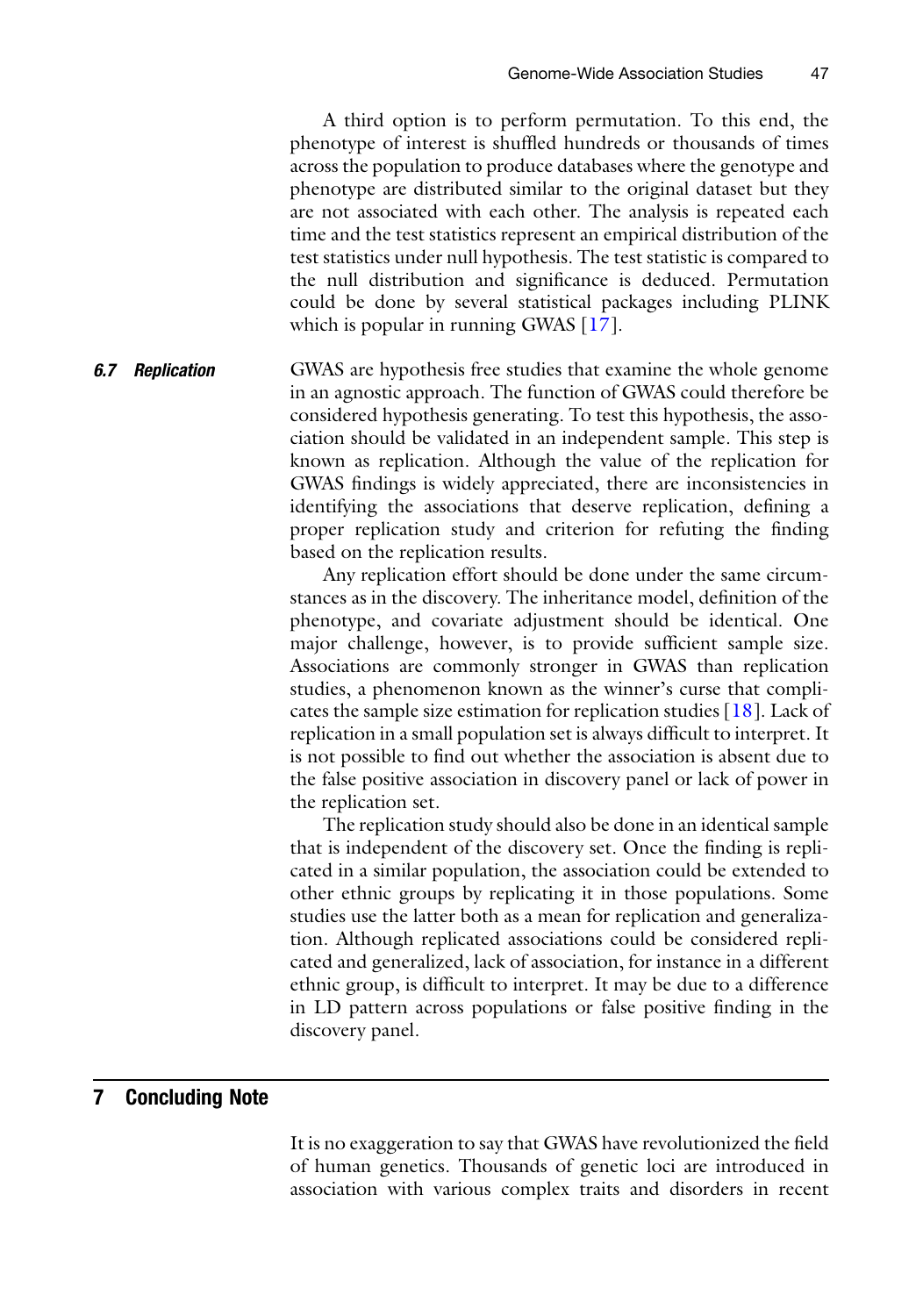decade using GWAS. Many of the findings refer to pathways and mechanisms that were not in the radar due to our limited biological knowledge. The discoveries are expected to continue as larger sample sizes and better imputation platforms are becoming available. At the same time, next generation sequencing seems to move GWAS one step forward by providing a comprehensive DNA sequence readout of the genome. Despite this advancement, genotyping technologies are likely to keep their role as a valid technique for GWAS due to their cheaper prices, larger available sample sizes, and simpler analytical methods. In fact, sequencing further individuals may improve current imputation reference panels and help the microarray genotyping technology as a rival for sequencing technologies by advancing the imputation quality of low-frequency variants.

#### <span id="page-11-0"></span>References

- 1. 1000 Genomes Project Consortium, Abecasis GR, Altshuler D et al (2010) A map of human genome variation from population-scale sequencing. Nature 467(7319):1061–1073. <https://doi.org/10.1038/nature09534>
- <span id="page-11-1"></span>2. Hindorff LA, Sethupathy P, Junkins HA et al (2009) Potential etiologic and functional implications of genome-wide association loci for human diseases and traits. Proc Natl Acad Sci U S A 106(23):9362–9367. [https://doi.](https://doi.org/10.1073/pnas.0903103106) [org/10.1073/pnas.0903103106](https://doi.org/10.1073/pnas.0903103106)
- <span id="page-11-9"></span><span id="page-11-8"></span><span id="page-11-2"></span>3. Hirschhorn JN, Daly MJ (2005) Genome-wide association studies for common diseases and complex traits. Nat Rev Genet 6(2):95–108. <https://doi.org/10.1038/nrg1521>
- <span id="page-11-3"></span>4. Risch N, Merikangas K (1996) The future of genetic studies of complex human diseases. Science 273(5281):1516–1517
- <span id="page-11-4"></span>5. Guo SW (1997) Linkage disequilibrium measures for fine-scale mapping: a comparison. Hum Hered 47(6):301–314
- <span id="page-11-10"></span><span id="page-11-5"></span>6. International HapMap Consortium (2005) A haplotype map of the human genome. Nature 437(7063):1299–1320. [https://doi.org/10.](https://doi.org/10.1038/nature04226) [1038/nature04226](https://doi.org/10.1038/nature04226)
- <span id="page-11-6"></span>7. Wang DG, Fan JB, Siao CJ et al (1998) Largescale identification, mapping, and genotyping of single-nucleotide polymorphisms in the human genome. Science 280 (5366):1077–1082
- <span id="page-11-11"></span><span id="page-11-7"></span>8. Li M, Li C, Guan W (2008) Evaluation of coverage variation of SNP chips for genomewide association studies. Eur J Hum Genet 16 (5):635–643. [https://doi.org/10.1038/sj.](https://doi.org/10.1038/sj.ejhg.5202007) [ejhg.5202007](https://doi.org/10.1038/sj.ejhg.5202007)
- 9. 1000 Genomes Project Consortium, Abecasis GR, Auton A et al (2012) An integrated map of genetic variation from 1,092 human genomes. Nature 491(7422):56–65. [https://doi.org/](https://doi.org/10.1038/nature11632) [10.1038/nature11632](https://doi.org/10.1038/nature11632)
- 10. McCarthy S, Das S, Kretzschmar W et al (2016) A reference panel of 64,976 haplotypes for genotype imputation. Nat Genet 48 (10):1279–1283. [https://doi.org/10.1038/](https://doi.org/10.1038/ng.3643) [ng.3643](https://doi.org/10.1038/ng.3643)
- 11. Hill G, Connelly J, Hebert R et al (2003) Neyman's bias re-visited. J Clin Epidemiol 56 (4):293–296
- 12. Lettre G, Lange C, Hirschhorn JN (2007) Genetic model testing and statistical power in population-based association studies of quantitative traits. Genet Epidemiol 31(4):358–362. <https://doi.org/10.1002/gepi.20217>
- 13. Yang J, Lee SH, Goddard ME et al (2011) GCTA: a tool for genome-wide complex trait analysis. Am J Hum Genet 88(1):76–82. <https://doi.org/10.1016/j.ajhg.2010.11.011>
- 14. Yang J, Ferreira T, Morris AP et al (2012) Conditional and joint multiple-SNP analysis of GWAS summary statistics identifies additional variants influencing complex traits. Nat Genet 44(4):369–375., S361-363. [https://](https://doi.org/10.1038/ng.2213) [doi.org/10.1038/ng.2213](https://doi.org/10.1038/ng.2213)
- 15. Pe'er I, Yelensky R, Altshuler D et al (2008) Estimation of the multiple testing burden for genomewide association studies of nearly all common variants. Genet Epidemiol 32 (4):381–385. [https://doi.org/10.1002/gepi.](https://doi.org/10.1002/gepi.20303) [20303](https://doi.org/10.1002/gepi.20303)